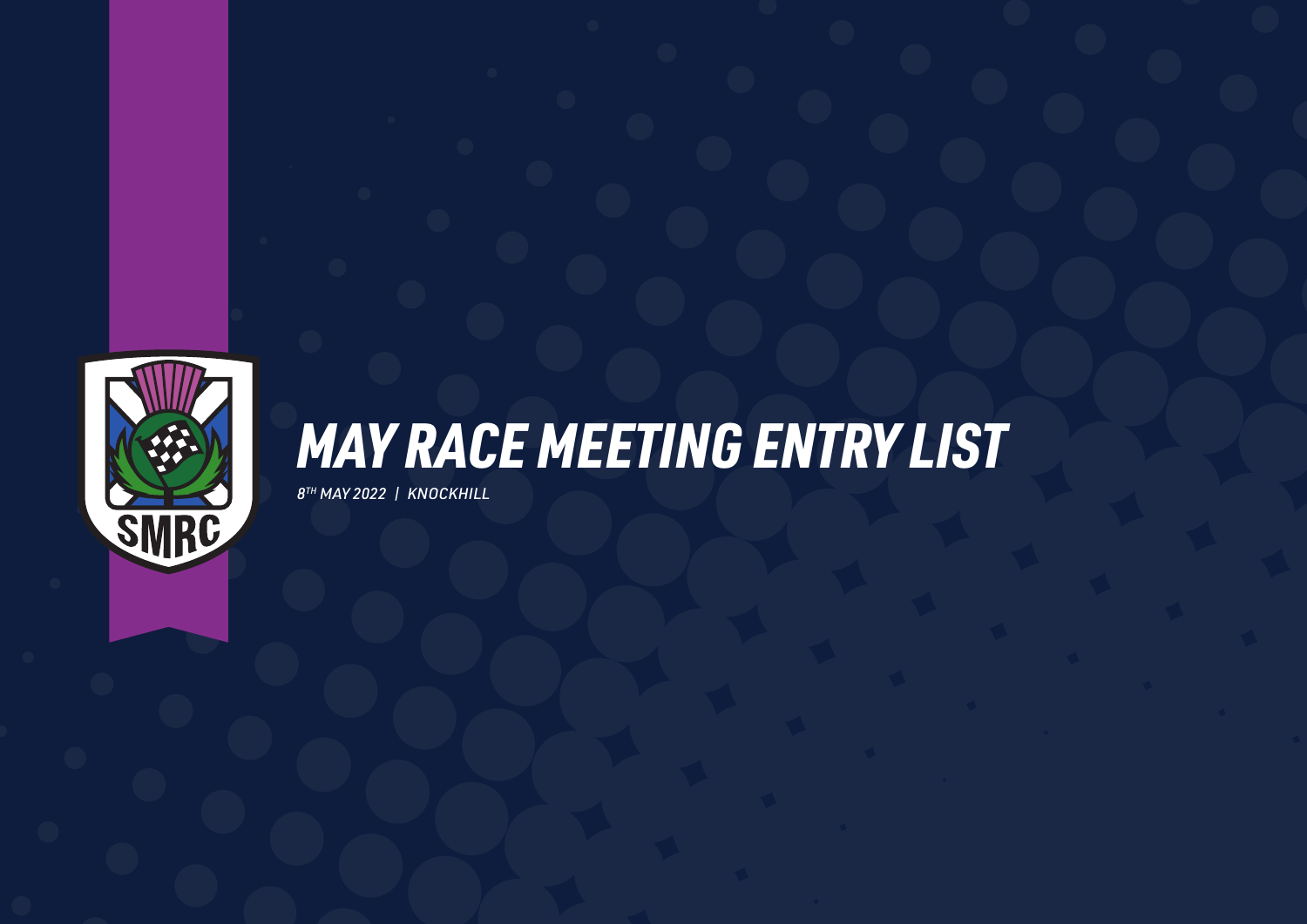# *SCOTTISH CITROËN C1 CUP*

*IN ASSOCIATION WITH THE SCOTTISH MOTOR TRADE ASSOCIATION*

| <b>NUMBER</b> | <b>DRIVER</b>              | <b>MAKE</b> | <b>MODEL</b>    |
|---------------|----------------------------|-------------|-----------------|
|               | Ross Dunn                  | Citroën     | C1              |
| 13            | <b>Finlay Brunton</b>      | Citroën     | C1              |
| 14            | <b>Rich Flett</b>          | Citroën     | $\complement$ l |
| 17            | Kyle Nisbet                | Citroën     | C1              |
| 23            | Thomas Comber              | Citroën     | C1              |
| 24            | Ayden Wilson (Newcomer)    | Citroën     | C1              |
| 60            | Gordon Dundee              | Citroën     | C1              |
| 61            | Ian Cochrane (Newcomer)    | Citroën     | C1              |
| 68            | Sam Corson                 | Citroën     | $\complement$ l |
| $70\,$        | Andrew Davidson            | Citroën     | $\complement$ l |
| 75            | Donald Ross                | Citroën     | C1              |
| 76            | Ross Sutherland (Newcomer) | Citroën     | $\complement$ 1 |
| 77            | Lazo Banaee (Newcomer)     | Citroën     | C1              |
| 88            | Henry Gillespie (Newcomer) | Citroën     | C1              |
| 110           | Calum Conway               | Citroën     | $\complement$ l |
| 117           | Marc Nisbet (Newcomer)     | Citroën     | C1              |
| 460           | John Proctor               | Citroën     | C1              |
| 497           | Max Watt (Newcomer)        | Citroën     | $\complement$ l |
| 529           | James Hitchen (Newcomer)   | Citroën     | $\complement$ 1 |
| 822           | Paul Winfield (Newcomer)   | Citroën     | C1              |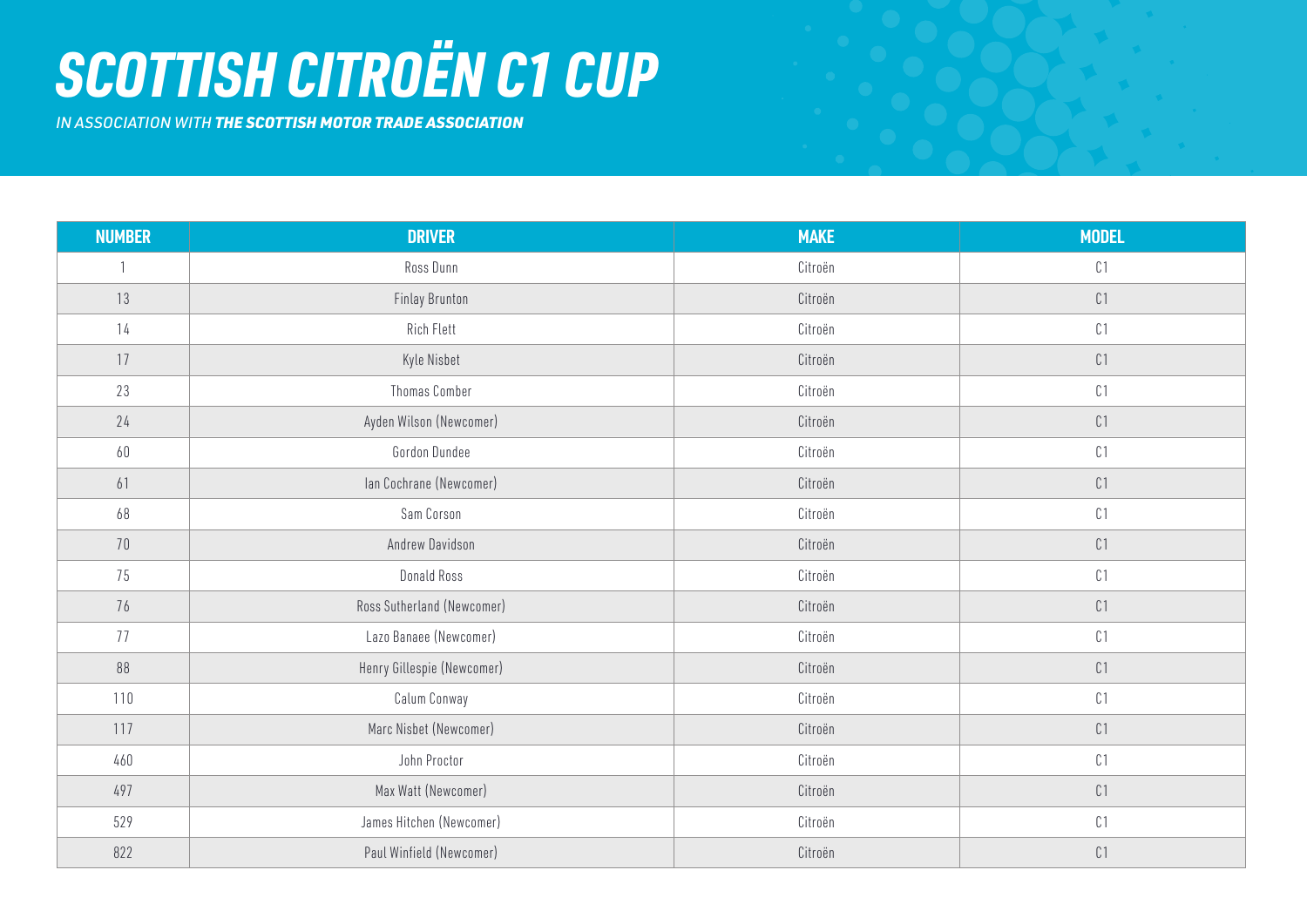#### *SCOTTISH CLASSIC SPORTS & SALOONS CHAMPIONSHIP*

*IN ASSOCIATION WITH THE EDINBURGH WATCH COMPANY*

| <b>NUMBER</b>    | <b>DRIVER</b>          | <b>MAKE</b> | <b>MODEL</b>   |  |
|------------------|------------------------|-------------|----------------|--|
| <b>CLASS A</b>   |                        |             |                |  |
| $5\,$            | Michael Longstaffe     | MG          | Midget         |  |
| 11               | lain Mitchell          | Vauxhall    | Nova           |  |
| 27               | Mario Ferrari          | Alfa Romeo  | Sprint Trofeo  |  |
| $40\,$           | lan Morton             | Austin      | A40 Farina     |  |
| 71               | Paul Bowers            | Fiat        | 128 Coupe      |  |
| <b>CLASS B</b>   |                        |             |                |  |
| $\overline{2}$   | Alasdair Coates        | Ford        | Escort RS 2000 |  |
| 4                | Charles Cope           | Volkswagen  | Mk1 Golf       |  |
| 69               | Niki Dickson           | Lotus       | Cortina MK1    |  |
| 91               | Craig Houston          | Lotus       | Eclat/Excel    |  |
| <b>CLASS C</b>   |                        |             |                |  |
| 173              | Kenneth Brown          | TVR         | Griffith       |  |
| <b>CLASS D</b>   |                        |             |                |  |
| 64               | Adam Kinmond           | Rover       | Vitesse        |  |
| 73               | <b>Elliot Paterson</b> | Morgan      | Plus 8         |  |
| <b>CLASSE</b>    |                        |             |                |  |
| $13$             | Alastair Baptie        | MGB         | $\vee 8$       |  |
| $51$             | Jimmy Crow             | МG          | B GT V8        |  |
| 63               | John Kinmond           | Rover       | 3500           |  |
| 78               | Andrew Graham          | Triumph     | TR8            |  |
| <b>CLASS F</b>   |                        |             |                |  |
| 17               | Philip Russell (Guest) | <b>BMW</b>  | E36            |  |
| <b>CLASS XR2</b> |                        |             |                |  |
| $36\,$           | David Reilly           | Ford        | Fiesta XR2     |  |
| 66               | Duncan ONeill          | Ford        | Fiesta XR2     |  |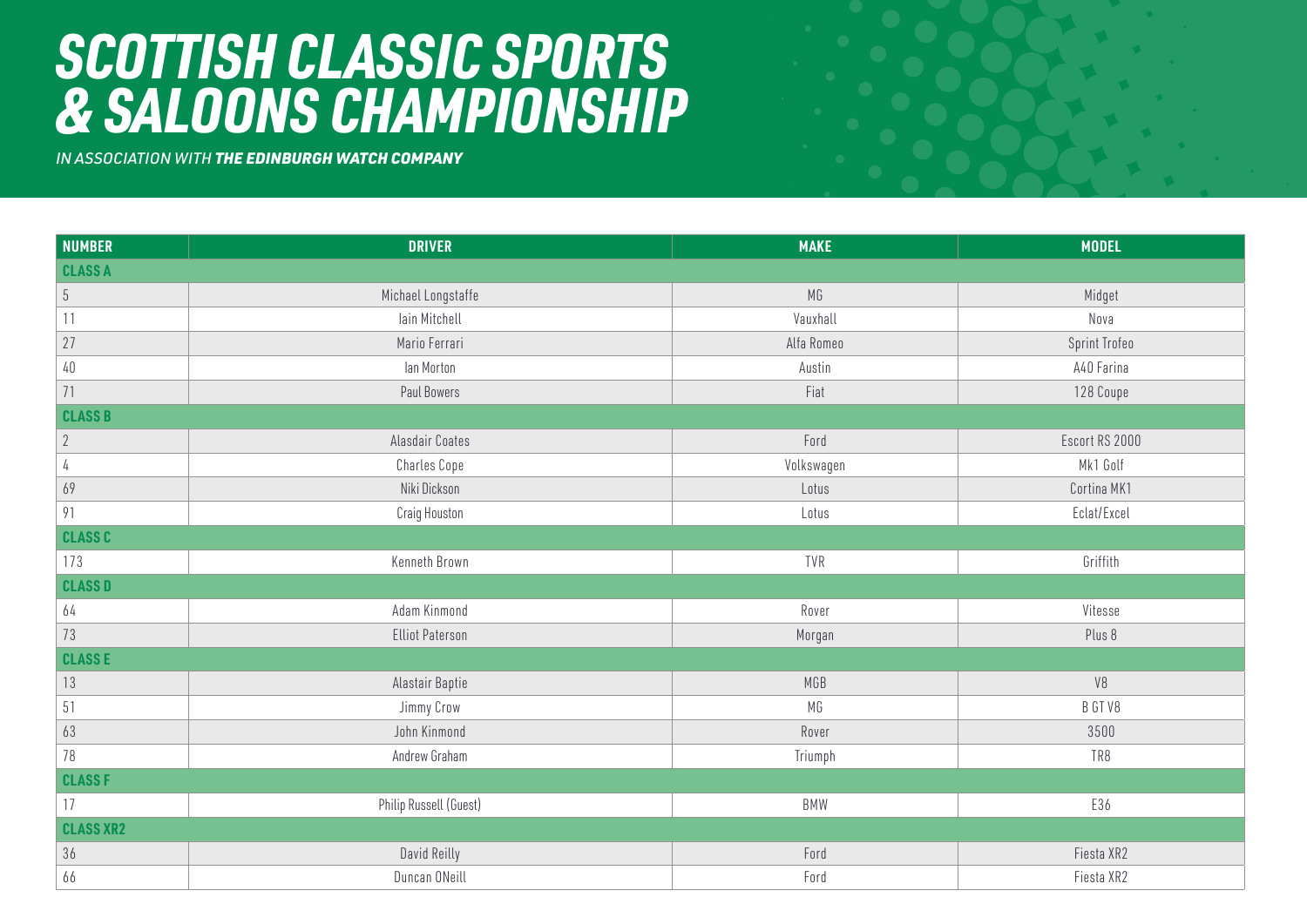#### *SCOTTISH FIESTA CHAMPIONSHIP*

*SUPPORTED BY REIS MOTORSPORT INSURANCE, YOKOHAMA TYRES & WHEELS AROUND*

| <b>NUMBER</b> | <b>DRIVER</b>                    | <b>MAKE</b> | <b>MODEL</b> |
|---------------|----------------------------------|-------------|--------------|
| $5\,$         | Wendy Thorne (Challenge / Guest) | Ford        | Fiesta ST    |
| 21            | Kieren Preedy (Challenge)        | Ford        | Fiesta ST    |
| 23            | Lucy Hales-Maver                 | Ford        | Fiesta ST    |
| 24            | Steven Gray                      | Ford        | Fiesta ST    |
| 31            | Broddy Orr                       | Ford        | Fiesta ST    |
| 37            | Russell Morgan                   | Ford        | Fiesta ST    |
| $38\,$        | Ben Creanor (Challenge)          | Ford        | Fiesta ST    |
| 52            | David Colville                   | Ford        | Fiesta ST    |
| 61            | Peter Cruickshank                | Ford        | Fiesta ST    |
| 62            | Liam McGill                      | Ford        | Fiesta ST    |
| 68            | Arran Ward (Guest)               | Ford        | Fiesta ST    |
| 69            | Mark Dickson                     | Ford        | Fiesta ST    |
| 333           | lain Blackley                    | Ford        | Fiesta ST    |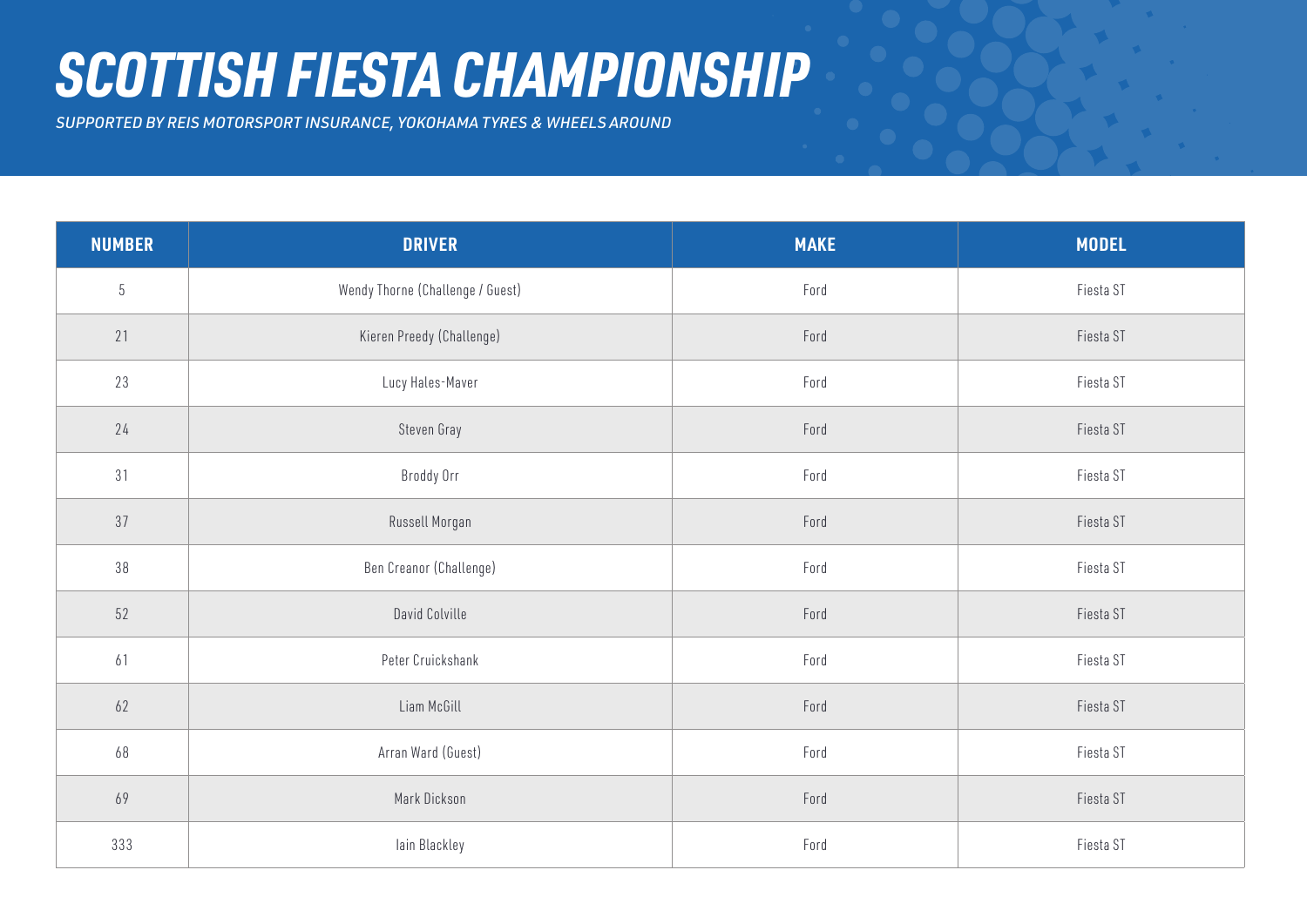### *SCOTTISH MINI COOPER CUP*

 *IN ASSOCIATION WITH PROJECT 21 DETAILING. SUPPORTED BY YOKOHAMA* 

| <b>NUMBER</b> | <b>DRIVER</b>             | <b>MAKE</b> | <b>MODEL</b> |
|---------------|---------------------------|-------------|--------------|
|               | Michael Weddell           | <b>MINI</b> | Cooper       |
| 8             | Steven Morrison           | MINI        | Cooper       |
| 17            | Chris Cockburn            | <b>MINI</b> | Cooper       |
| 18            | Daniel Patterson          | MINI        | Cooper       |
| 22            | Finn Mache (Newcomer)     | MINI        | Cooper       |
| 23            | lan Munro                 | <b>MINI</b> | Cooper       |
| 25            | Chad Little               | <b>MINI</b> | Cooper       |
| 28            | David Taylor              | <b>MINI</b> | Cooper       |
| $30\,$        | Gordon Long               | MINI        | Cooper       |
| 50            | Andrew Bell               | MINI        | Cooper       |
| 65            | Jack Irvine (Newcomer)    | <b>MINI</b> | Cooper       |
| 94            | Ryan Smith                | MINI        | Cooper       |
| 111           | Neil Hose                 | MINI        | Cooper       |
| 333           | Ewan Robertson (Newcomer) | MINI        | Cooper       |

# *SCOTTISH R53 MINI COOPER CUP*

*SUPPORTED BY YOKOHAMA*

| <b>NUMBER</b> | <b>DRIVER</b>        | <b>MAKE</b> | <b>MODEL</b> |
|---------------|----------------------|-------------|--------------|
|               | Andrew Lamont        | <b>MINI</b> | Cooper S     |
| 19            | Christopher Watt     | <b>MINI</b> | Cooper S     |
| 70            | Oly Mortimer (Guest) | <b>MINI</b> | Cooper S     |
| 95            | Craig Blake          | <b>MINI</b> | Cooper S     |
| 97            | Jamie Blake          | <b>MINI</b> | Cooper S     |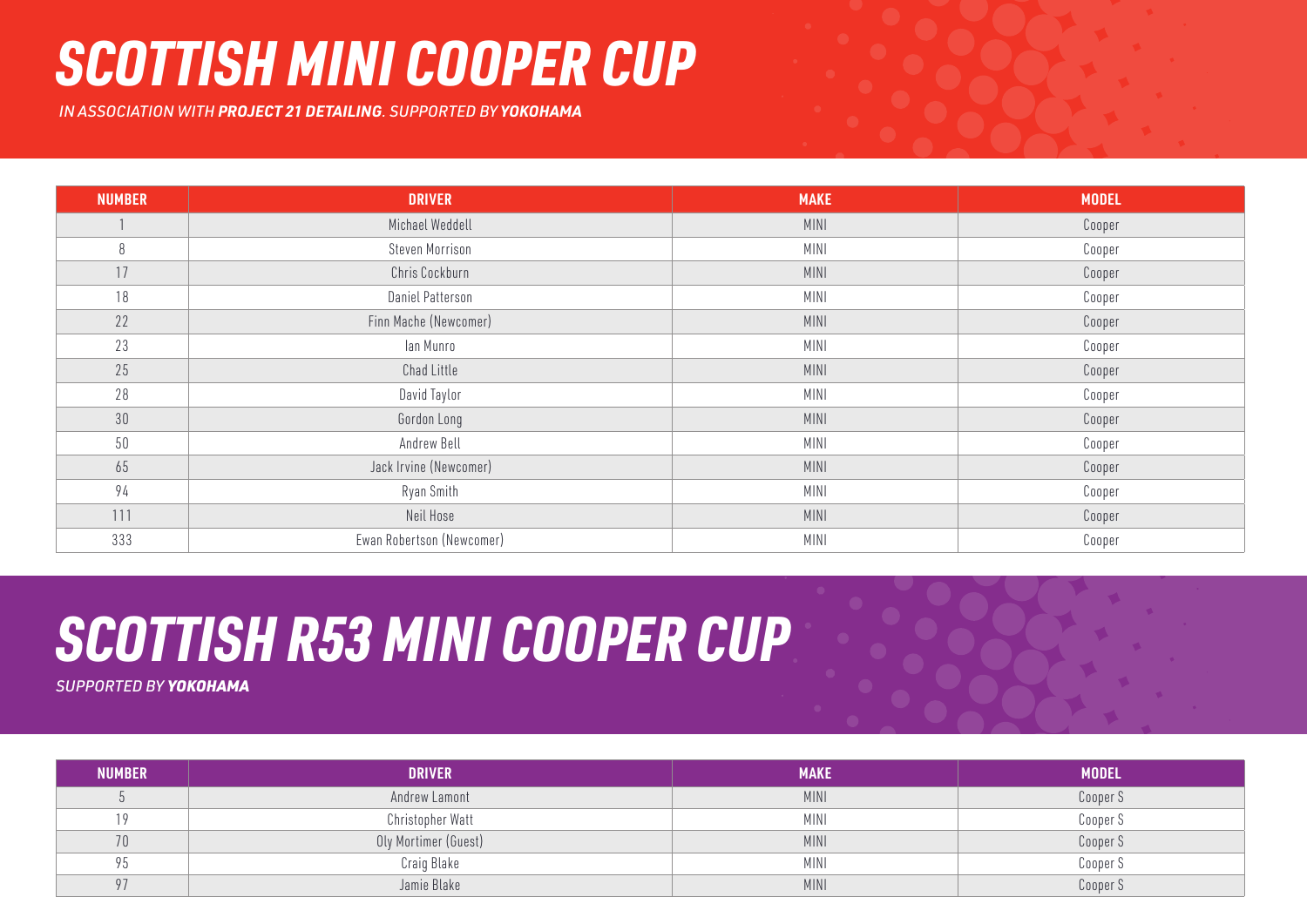# *SUPER TOURING TROPHY*

| <b>NUMBER</b> | <b>DRIVER</b>         | <b>MAKE</b> | <b>MODEL</b> |
|---------------|-----------------------|-------------|--------------|
|               | Steffan Irmler        | Opel        | Astra        |
| $2\,$         | Conrad Murray         | Ford        | Focus        |
| 14            | John Balfour          | Ford        | Focus        |
| 23            | Derek Palmer          | Nissan      | Primera      |
| 33            | Andrew Strachan       | Ford        | Mondeo       |
| $44$          | Allister McMillan     | Nissan      | Primera      |
| 67            | Tony Absolom          | Vauxhall    | Cavalier     |
| 98            | John Cleland          | Vauxhall    | Vectra       |
| 177           | <b>Fraser Huntley</b> | Nissan      | Primera      |